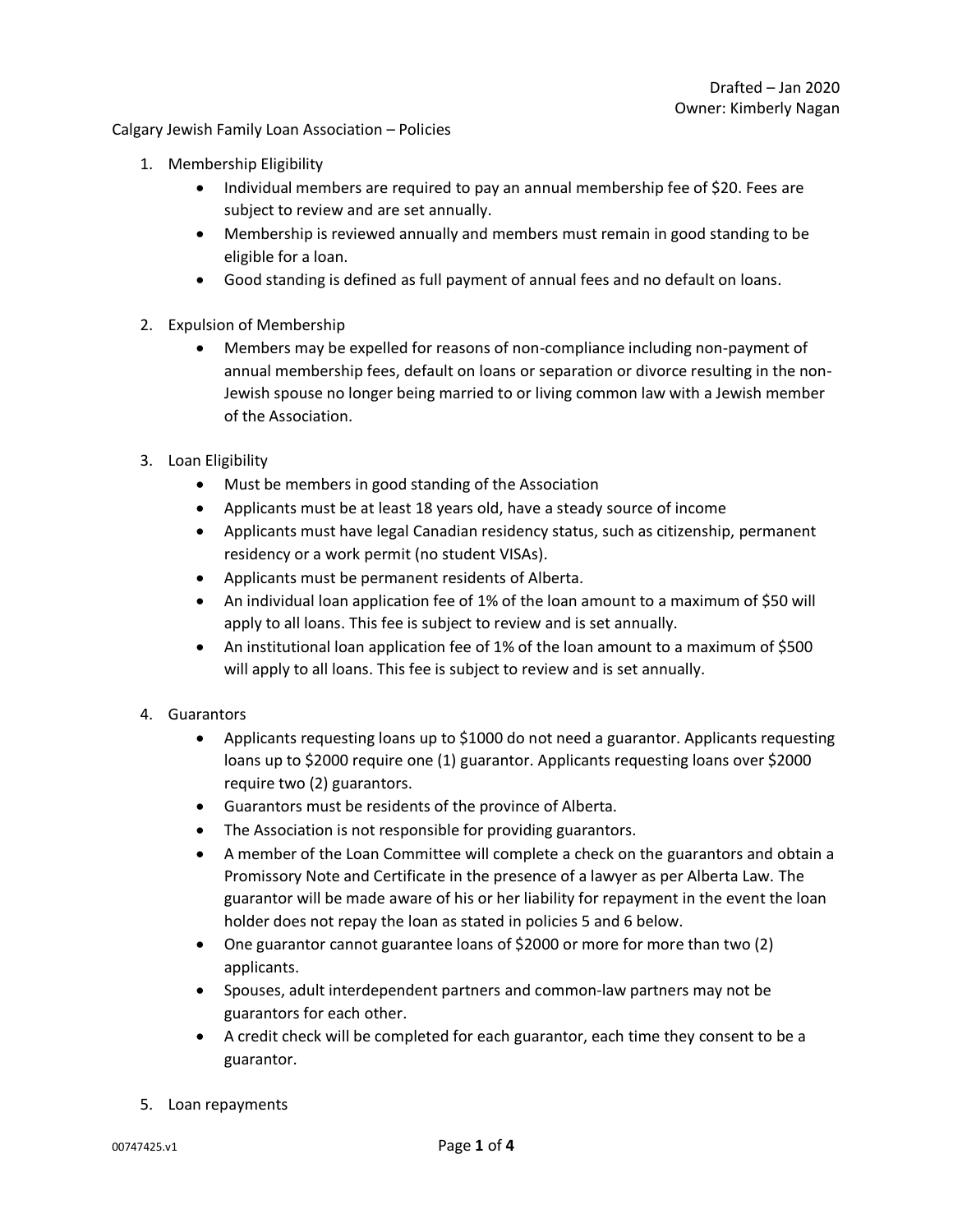- Repayment takes place on a monthly basis by post-dated cheque.
	- i. Post-dated cheques for the entire term of the loan must be provided at the time that the loan is given.
- Upon written request of the borrower and review by the Loan Committee, repayment may be deferred:
	- i. By one (1) month once over the term of a loan up to \$1000;
	- ii. By two (2) consecutive months twice over the term of the loan up to \$2000; or
	- iii. By two (2) consecutive months twice over the term of the loan over \$2000.
- Loan repayment may be accelerated upon written notification.
- 6. Loan Default
	- A borrower is deemed to be in default when:
		- i. Cheques from two (2) consecutive months bounce with no written request for an extension; or
		- ii. The applicant is unable to continue payments after the extension period has expired.
	- Guarantors will be required to assume the debt after two (2) consecutive months of missed payments.
	- Guarantors may assume the monthly repayments by providing post-dated cheques or pay the loan in its entirety at once.
	- Any bank fees incurred by the Association due to bounced (NSF) cheques will be passed on to the applicant and/or the guarantor(s).
	- Defaults will be reviewed by the Loan Committee on a case-by-case basis and a suitable repayment plan will be devised.
- 7. Annual General Meeting (AGM)
	- Motions for new business must be submitted by a member at least two (2) weeks prior to an AGM.
- 8. Standing Committees
	- Committees are assembled at the first board meeting following the AGM.
	- Committees comprise at minimum one (1) Director from the Board of Directors and at minimum one (1) member of the Association to maximum of five (5) Committee members.
	- Members of the committee must be members of the Association in good standing.
	- Members may apply or be invited by the Board of Directors to be on a Committee.
	- The standing committee will propose the names of potential new members or any withdrawals from the committee to the board. The board will make the final recommendation for any such new appointments and or withdrawals.
	- The term of office of members of all committees shall commence with the announcement of their appointment at the AGM. The term of office of the members not appointed by virtue of their positions is three years.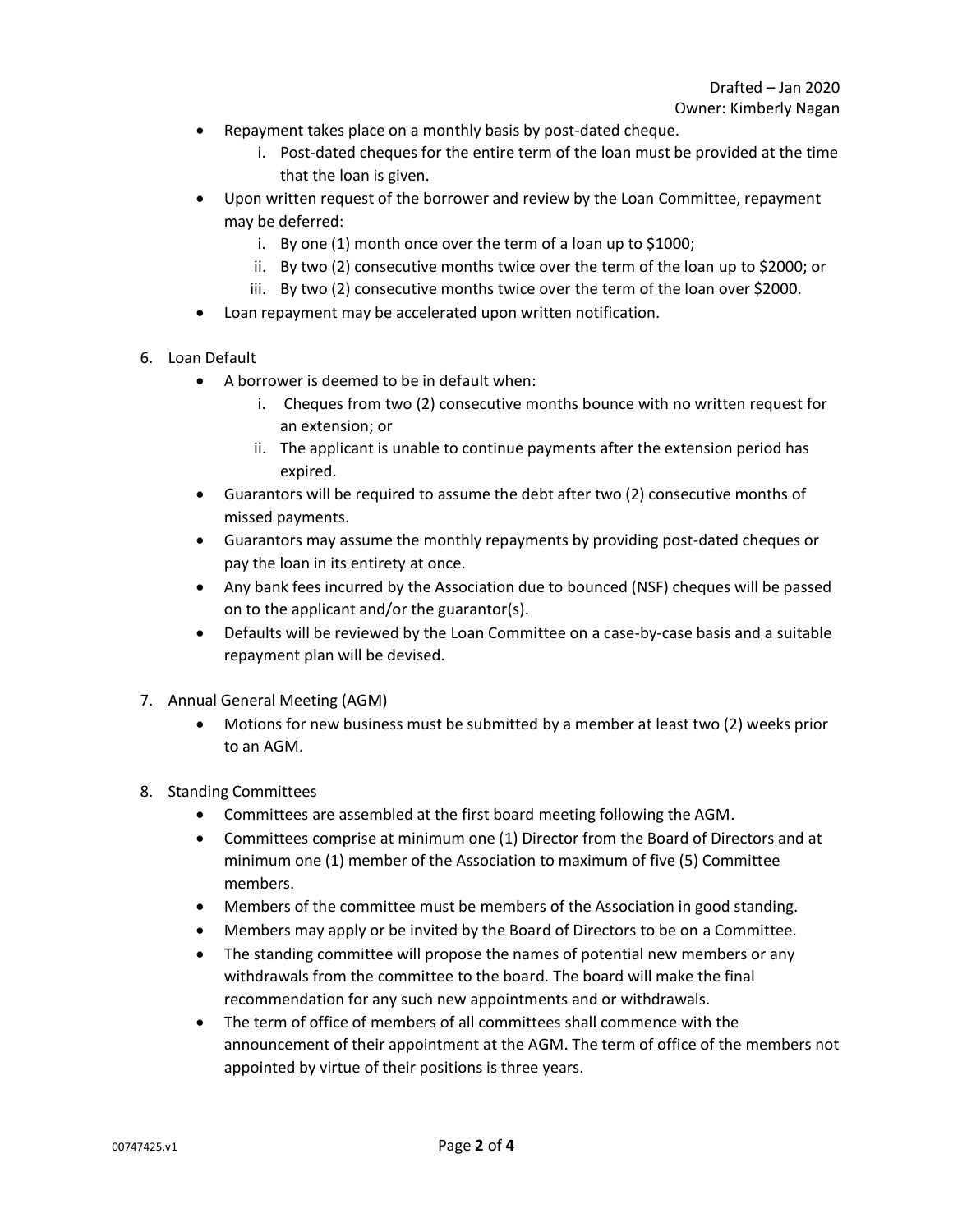Owner: Kimberly Nagan

- Members may be reappointed for only one additional successive term at the discretion of the Association board.
- Standing Committee meetings may take place by video or teleconference.
- A. Audit and Finance Committee
	- This standing committee is mandated to review and report on the Association financials to the Board of Directors every quarter.
	- This committee is responsible for keeping a record of all loans and repayments in hard copy for a minimum of seven (7) years.
		- i. After seven years, a scanned e-copy of loan applications and repayments will be maintained to ensure that defaults are noted for future application status.
		- ii. All hard copies will be destroyed to ensure confidentiality.
- B. Membership Committee
	- This is a standing committee responsible for the development of the Association's membership at large.
	- The objectives of the committee are as follows:
		- i. Review membership privileges and eligibility
		- ii. Review the obligations associated with the membership
		- iii. Develop membership recruitment drives and develop incentives for membership
	- The Membership Committee reports to the Board. The Committee will provide an annual written report to the Board prior to the AGM that should include, but not be limited to, reporting net growth in membership figure.
	- The Membership Committee will liaise with other committees when appropriate.
- C. Loan Committee
	- The Loan Committee reviews applications, interviews applicants, and issues recommendations to the Treasurer.
	- The Loan Committee shall report regularly to the Board. The Board shall ensure that the committee has adequate resources and authority to act on its responsibilities.
	- The Loan Committee will meet bi-weekly or as necessary to discuss any new applications or issues arising with current loans.
	- The Loan Committee is responsible for keeping a list of borrowers who have defaulted on loans.
- 9. Marketing
	- At the first meeting following the AGM, a budget will be set by the Membership Committee for marketing the Association.
	- Social media advertising is the responsibility of the Membership Committee.
		- i. The Director and one Member-at-Large on this committee will have administrative rights to post to social media.